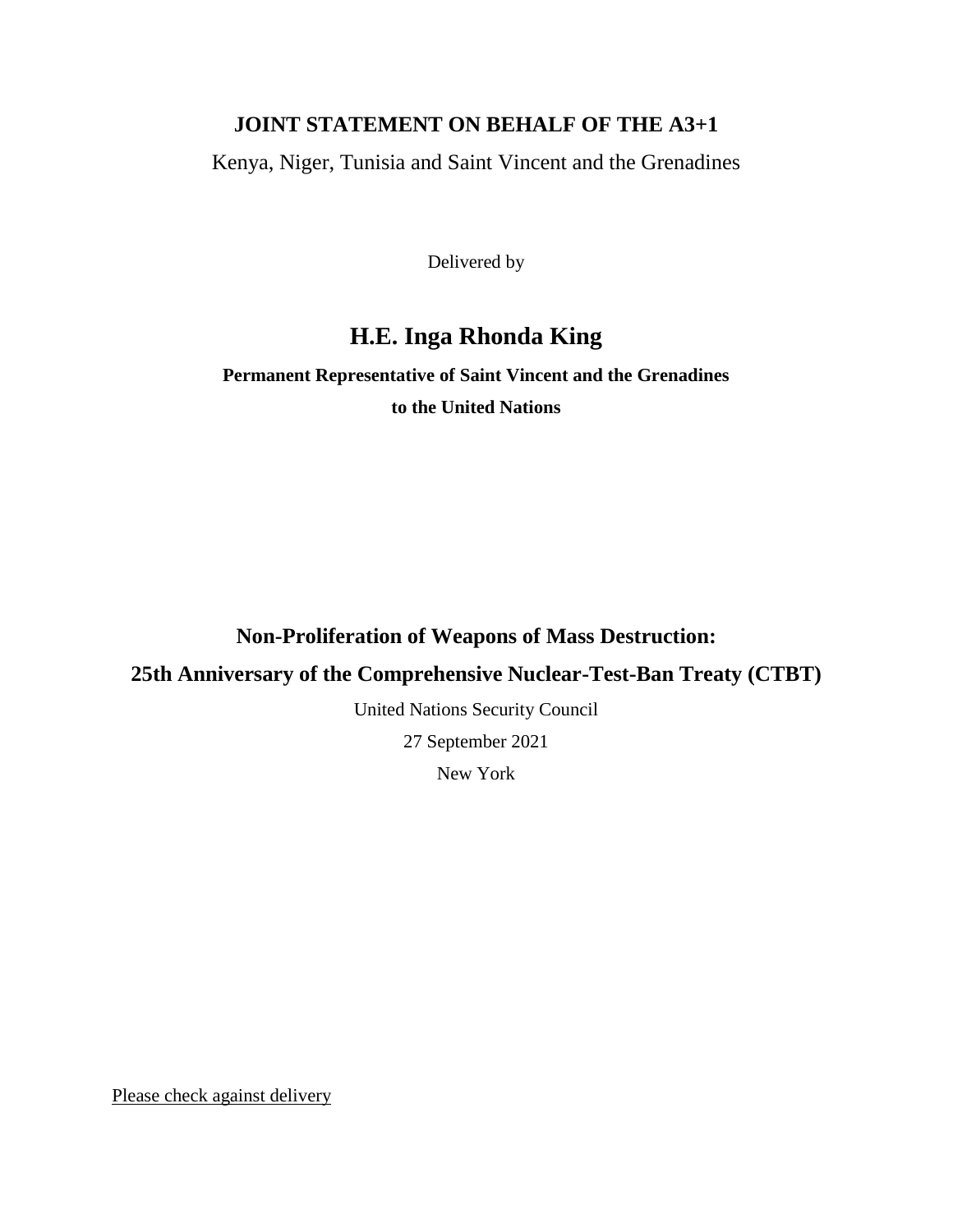### **Mr. President,**

I have the honor to deliver this statement on behalf of the A3+1, namely Kenya, Niger, Tunisia and Saint Vincent and the Grenadines.

We thank Under-Secretary-General Nakamitsu and Executive Secretary of the Comprehensive Nuclear-Test-Ban Treaty Organization (CTBTO), Dr. Robert Floyd for their comprehensive briefings. We are also particularly pleased to have one of our very own young women, Ms. Maggie Wanyaga of the CTBTO Youth Group, brief us today on the scientific aspects of the Treaty.

The Comprehensive Nuclear-Test-Ban Treaty (CTBT) is a critical component of the nuclear disarmament and non-proliferation architecture and as such, remains a vital instrument in our quest to achieve a world free of nuclear weapons. As we recognize the  $25<sup>th</sup>$  anniversary of the opening for signature of the Treaty, we reaffirm our commitment to upholding the global norm against nuclear testing.

The Caribbean and Africa have, through meaningful action and partnership, remained unwavering in our call for the total elimination and non-proliferation of nuclear weapons and nuclear testing. Through the Tlatelolco Treaty for the Prohibition of Nuclear Weapons in Latin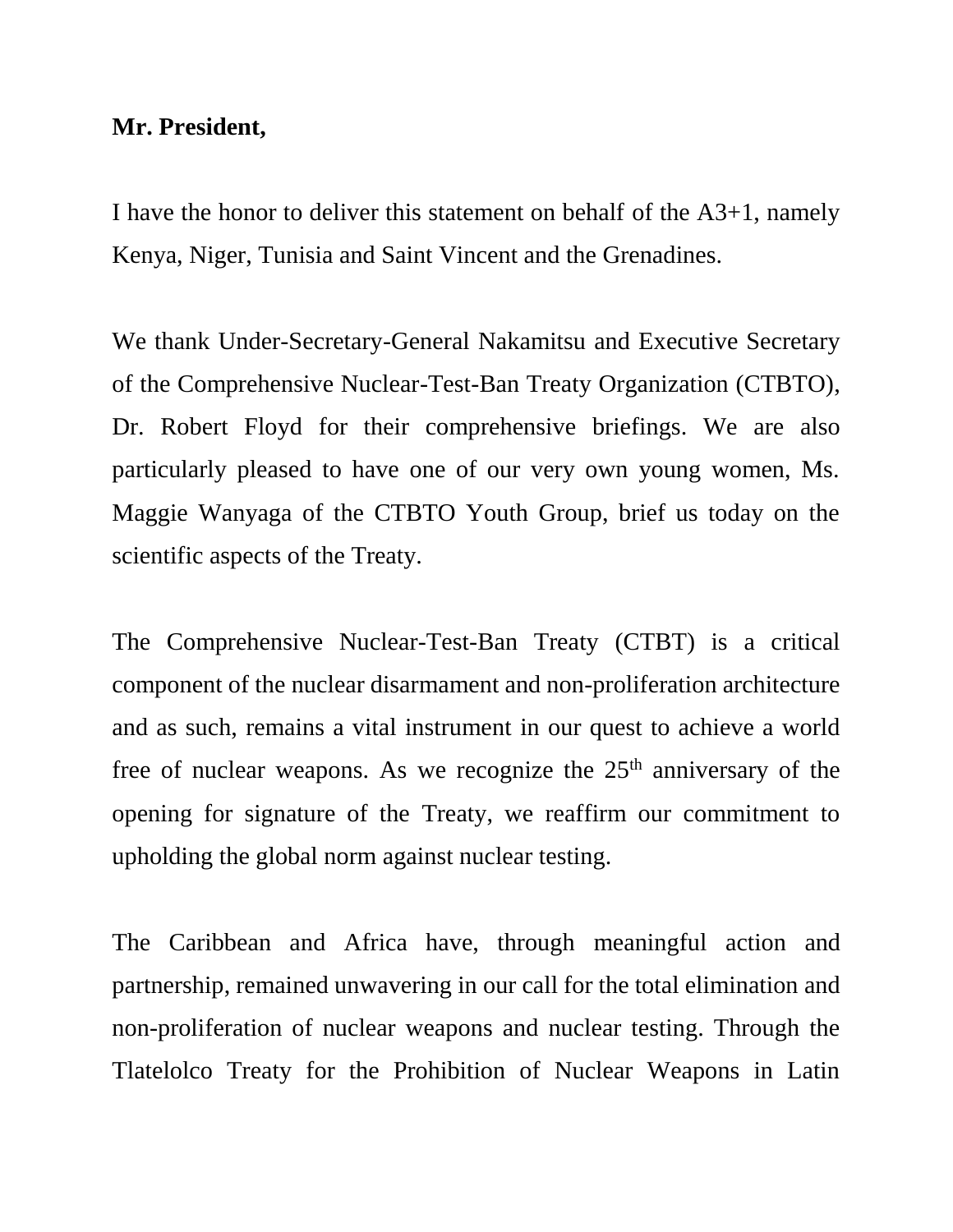America and the Caribbean and the African Treaty of Pelindaba, our regions have rigorously pursued and reinforced the objectives of the CTBT.

Underscoring the contribution of nuclear-weapon-free zones across the world to the overall objectives of nuclear disarmament and nonproliferation, the A3+1 welcome the convening of the United Nations Conference on the establishment of a Middle East zone free of nuclear weapons and other weapons of mass destruction, pursuant to UN General Assembly Decision 73/546. We encourage all invited States to constructively participate in the forthcoming sessions of the Conference.

A world without nuclear weapons is fundamental for the fulfillment of the legitimate aspirations of humanity such as peace, security and development. Nuclear explosions not only threaten human lives but have disastrous long-term environmental consequences. They can substantially undermine biodiversity and completely destroy land and marine ecosystems. Full implementation of the CTBT is therefore a global imperative.

# **Mr. President,**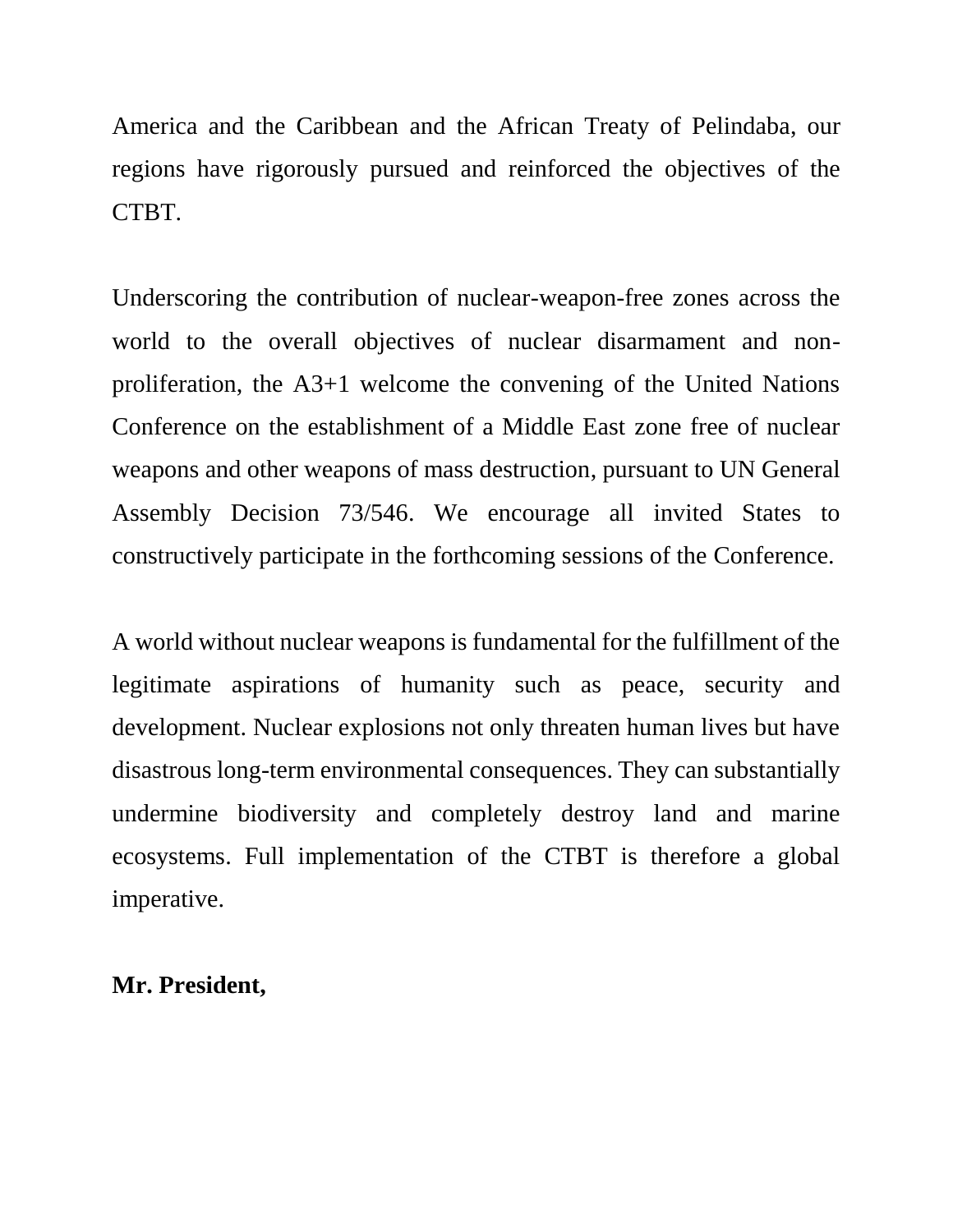The existence, development and testing of nuclear weapons threatens international peace and security and this threat is heightened by rising geopolitical tensions and fragmentation across the multilateral system. Nuclear science and technology ought only to be employed for safe, secure and peaceful uses. Indeed, the exploration of these technologies can assist in our collective pursuit of achieving the Sustainable Development Goals. We therefore recognize and respect the sovereign rights of States to do so, guided by the oversight of the International Atomic Energy Agency.

We laud the professional and all-important work of the Preparatory Commission for the Comprehensive Nuclear-Test-Ban Treaty Organization to promote and ensure compliance with the Treaty's provisions, in particular through the Treaty's verification regime. The CTBTO's continued efforts bolster our confidence that no nuclear explosion will escape detection. We further commend and support the CTBTO's activities aimed at enhancing the national capabilities of signatories and promoting international cooperation.

The CTBT has received overwhelming support from the international community, as seen by the 185 states which have so far signed, and the 170 which have ratified the instrument. We are however concerned about the positions of Annex 2 States whose ratifications are required for the